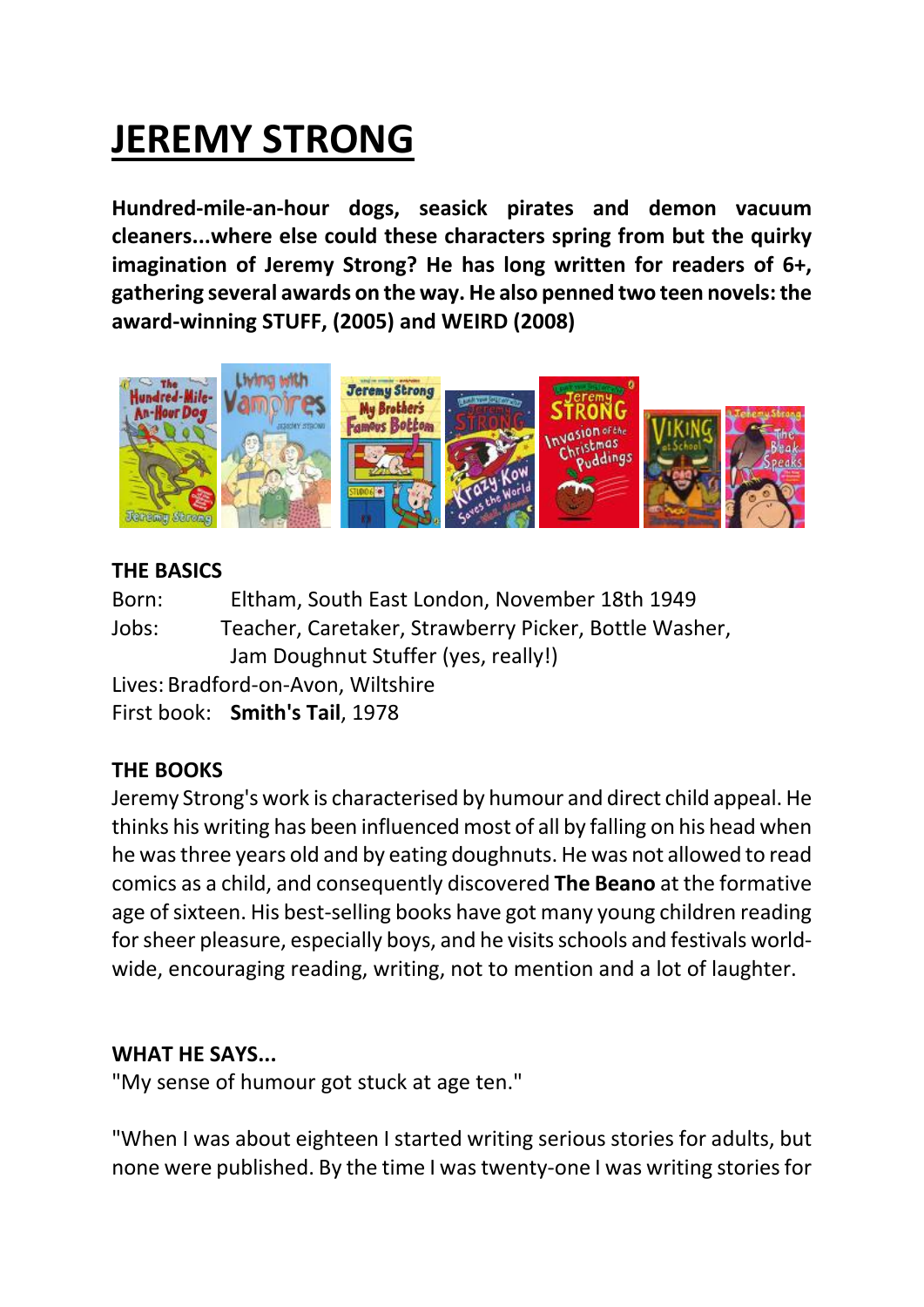children and I quickly realised that comedy was not only my natural element but that it was a strong magnet for getting children into reading and I am a bit evangelical about that.

"I have no axes to grind, and no neuroses to reveal in my stories. (At least, I don't think I have. You may think otherwise.) My writing is unashamedly escapist and, I hope, uplifting."

## **WHAT THEY SAY ABOUT JEREMY STRONG...**

*"The slapstick comedy and parental retribution are wittily handled."*  **Sunday Times** on **The Hundred‐Mile‐an‐Hour‐Dog**

*"We all loved Jeremy Strong's The Hundred‐Mile‐an‐Hour‐Dog."*  **Mail on Sunday**

*"A lively, amusing farce where junior minds try to pit themselves against adversity."* **Scotland on Sunday** on **The Hundred‐Mile‐an‐Hour‐Dog**

*"Strong (writes with) humour, invention and grasp of human nature."*  **Books For Keeps**

*"Piracy on the high streets leads to a glorious sequence of mad misunderstandings and domestic catastrophes."* 

#### **The Independent** on **Indoor Pirates**

*"Great fun."*  **Young Telegraph** on **Karate Princess To The Rescue**

*"The obvious silliness of There's a Pharaoh in our Bath is pitched at just the right level for younger readers."* **Yorkshire Post**

*"Jeremy Strong'sfeel forthe funny throwaway line issound to the last page."* **Books For Keeps** on **My Dad's Got An Alligator!**

*"Jeremy Strong's comic tale...crackles with good humour and invention."* **TES** on **Lightning Lucy**